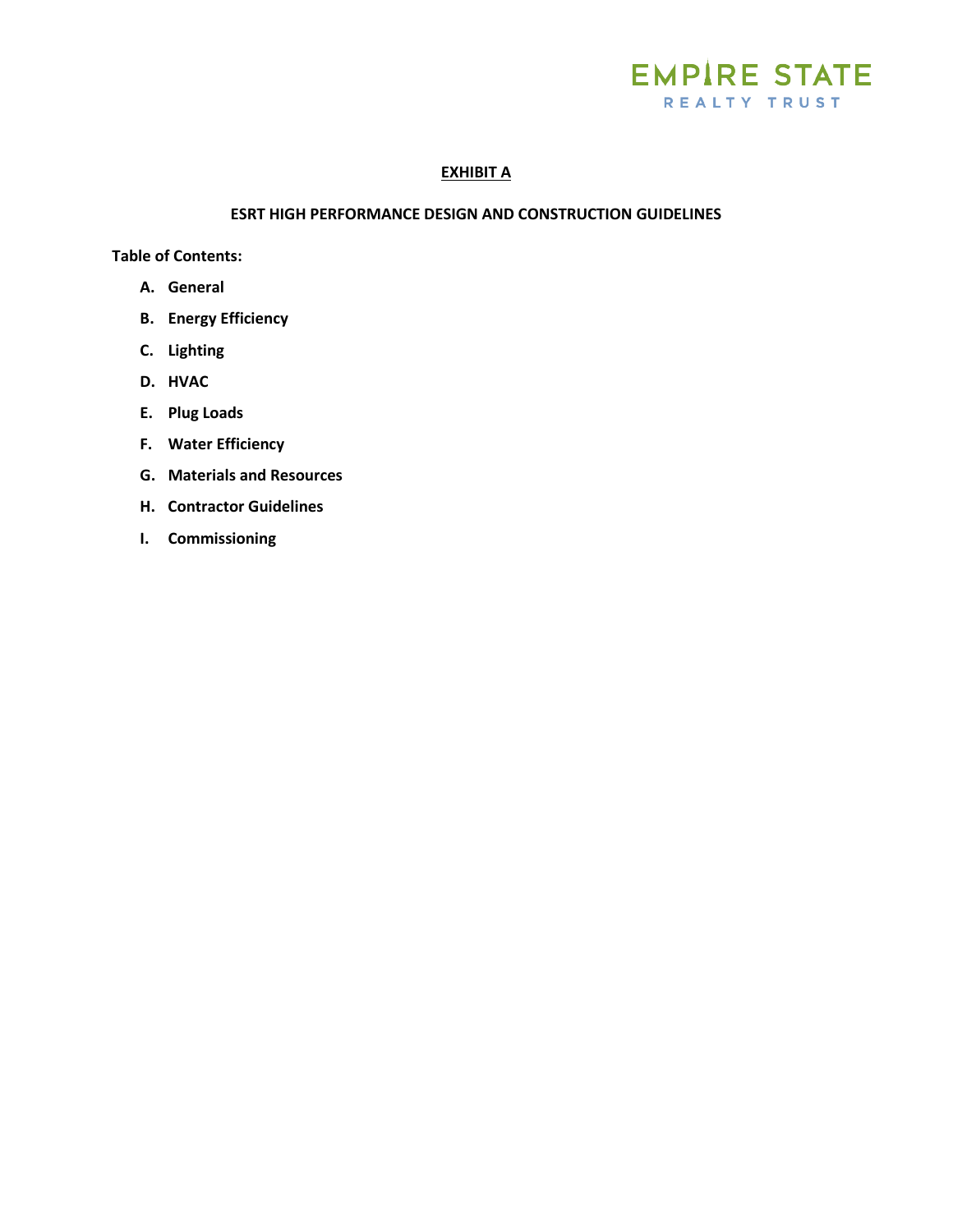# **A. General:**

Smoking and vaping shall not be permitted anywhere indoors or outside the building, except in designated smoking areas located at least 25 feet (or the maximum extent allowable by local codes) from all entries, outdoor air intakes, and operable windows.

1. For the avoidance of any doubt, nothing contained in these ESRT High Performance Design and Construction Guidelines shall be construed to modify the provisions of Article 1 of this Lease or impair any of Landlord's consent rights pursuant to Article 8 of this Lease.

### **B. Energy Efficiency:**

- 1. Exceed ASHRAE 90.1-2016 and IECC 2018 standards, meeting or exceeding NYStretch Energy Code 2020, meet or exceed 2020 NYC Energy Code and relevant successor codes.
- 2. Comply with Energy Star for Tenant Spaces requirements for design, construction and data sharing.
- 3. Cooperate with Landlord to follow and implement the Tenant Energy Optimization Process (TEOP) including development of an energy model during early schematic design and integration of recommended energy measures package into final design and construction.
- 4. Purchase only ENERGY STAR certified equipment when available. When purchasing new equipment, visit [www.energystar.gov/products](http://www.energystar.gov/products) for a list of ENERGY STAR certified products and/or look for the ENERGY STAR certification mark in product descriptions.
- 5. Submeter and pay for utilities based on usage. Submeter HVAC, plug loads, and lighting loads separately. Assign circuits for lighting, HVAC, and plug loads (for example, circuits 1-4 lighting, 5- 8 HVAC, and 9-12 plug load. Submetering approach shall be detailed on tenant's final Load Letter. Ensure compatibility of submeters for 15 minute interval data reporting and monitoring through base building BMS.

#### **C. Lighting:**

- 1. Target LPD of 0.5W/SF or less. This can be achieved in most cases through efficient lighting design, use of low wattage fixtures and lamps and reflective surfaces as well as LED task lights.
- 2. Specify 100% LED lamps.
- 3. Implement continuous dimming throughout.
- 4. Implement lighting controls, including daylight dimming controls for all daylit areas and vacancy/occupancy sensors for all of connected lighting load. Daylight-responsive controls shall be provided to control lighting within 15 feet of windows and under skylights.
- 5. Vacancy sensor controls shall be installed to control lights in enclosed offices, training rooms, conference/meeting/multipurpose rooms, copy/print rooms, lounges, employee lunch and break rooms, storage rooms, closets, other spaces enclosed by floor-to-ceiling height partitions.
- 6. Occupancy sensor (dual technology) controls shall be installed to control lights in open plan office areas and restrooms.
- 7. All lights in the space are to be tied into occupancy sensor-based controls to ensure all lights are turned off following 15 minutes of all occupants leaving the space.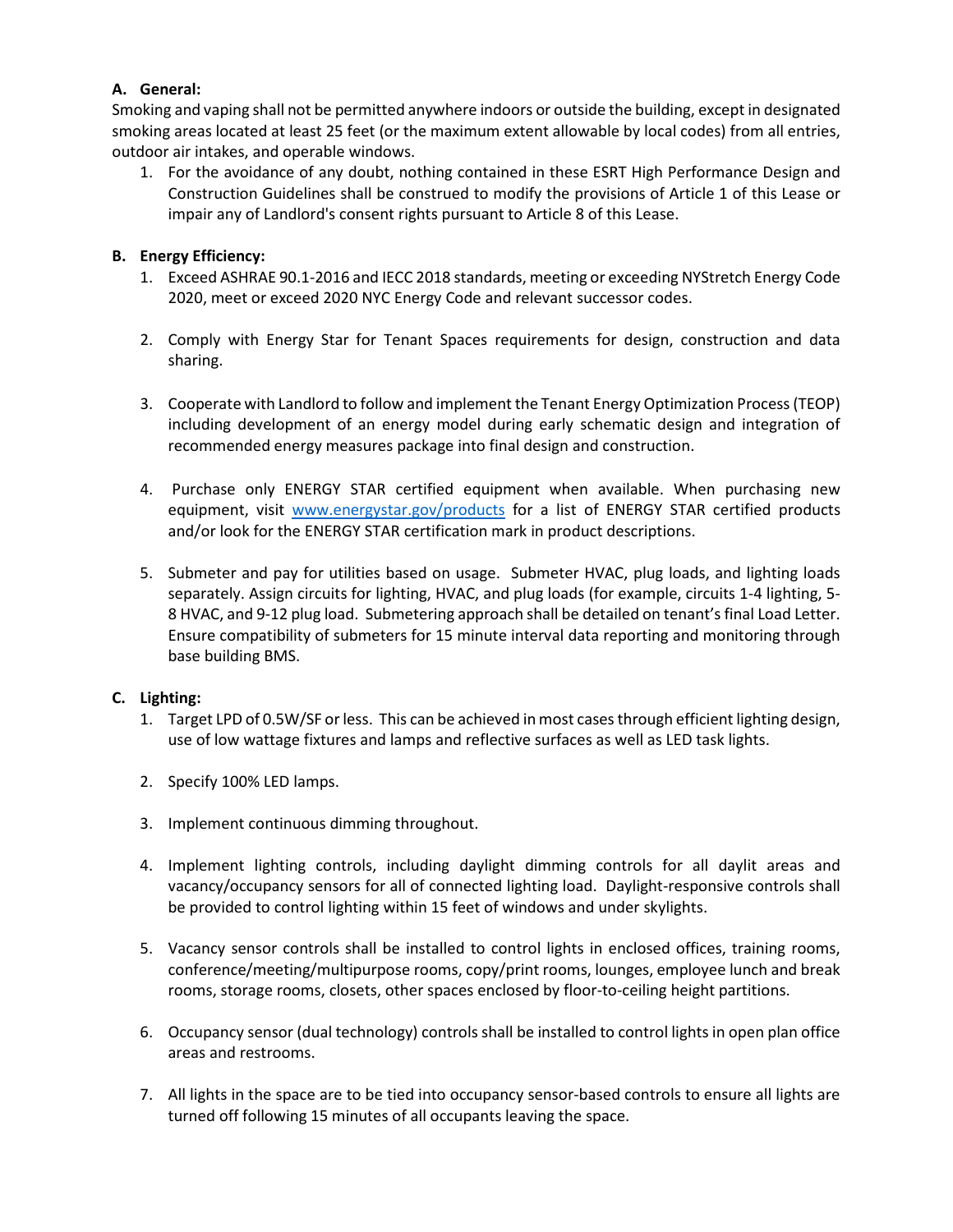- 8. Tie in lighting controls to base building BMS for energy data reporting and monitoring. Properly document occupancy sensor zone names on floor plans to allow automatic energy saving in the HVAC system using lighting system data.
- 9. Design and build to optimize daylight and views for occupants, which may be achieved through a design that includes interior rather than perimeter offices or perimeter offices with glass fronts if perimeter offices are a design requirement.
- 10. Lighting calculations to demonstrate alignment with circadian rhythm and electric lights maintain illuminance equivalent melanopic lux of 150-200 at workstations (measured on the vertical plane facing forward four feet above the finished floor to simulate the view of the occupant).
- 11. Consider furniture partitions to be 42" or lower in height in order to allow for access to daylight and views. Additional privacy may be achieved through clear partition glass installed above the furniture panels.
- 12. Design and build to offer occupants control of lighting. Consider providing task lights with dimmers or at least three light levels (on/off/mid) at all workstations. Consider providing multizone controls in multi-occupant spaces (such as conference rooms) with at least three lighting levels or scenes.
- 13. Use light sources with a CRI of 90 or higher.
- 14. Consider providing manual or automatic glare control devices (shades or blinds) in all regularly occupied spaces.

#### **D. HVAC:**

- 1. All HVAC systems shall exceed ASHRAE 90.1-2016 or IECC 2018, meet or exceed NYStretch Energy Code 2020, 2020 NYC Energy Code and relevant successor codes.
- 2. Air or waterside economizer to be included in all applicable work.
- 3. Motorized outside air dampers and air flow measurement stations must be designed, installed, tied into BMS and commissioned. Dampers must be AMCA leakage class 1A.
- 4. All sources of heating and cooling within a single space shall be controlled and interlocked together. For example perimeter heating must be controlled using the perimeter heating output on a VAV box controller. A supplemental VRF fan coil system must have continuously synchronized heating and cooling setpoints with base building systems. Having independent and uncoordinated controls for multiple systems within the same space is prohibited by this standard and energy code.
- 5. Where multiple HVAC zones exist within a single space, setpoints shall be synchronized between all controls within the space and shall not vary more than 1 deg F above or below an average for all controls within the space.
- 6. Where a single zone serves multiple spaces, the spaces shall have similar loads and the same solar orientation. Do not combine, for example, north and east facing perimeter offices on the same zone. Consider providing averaging sensors for each space within the zone.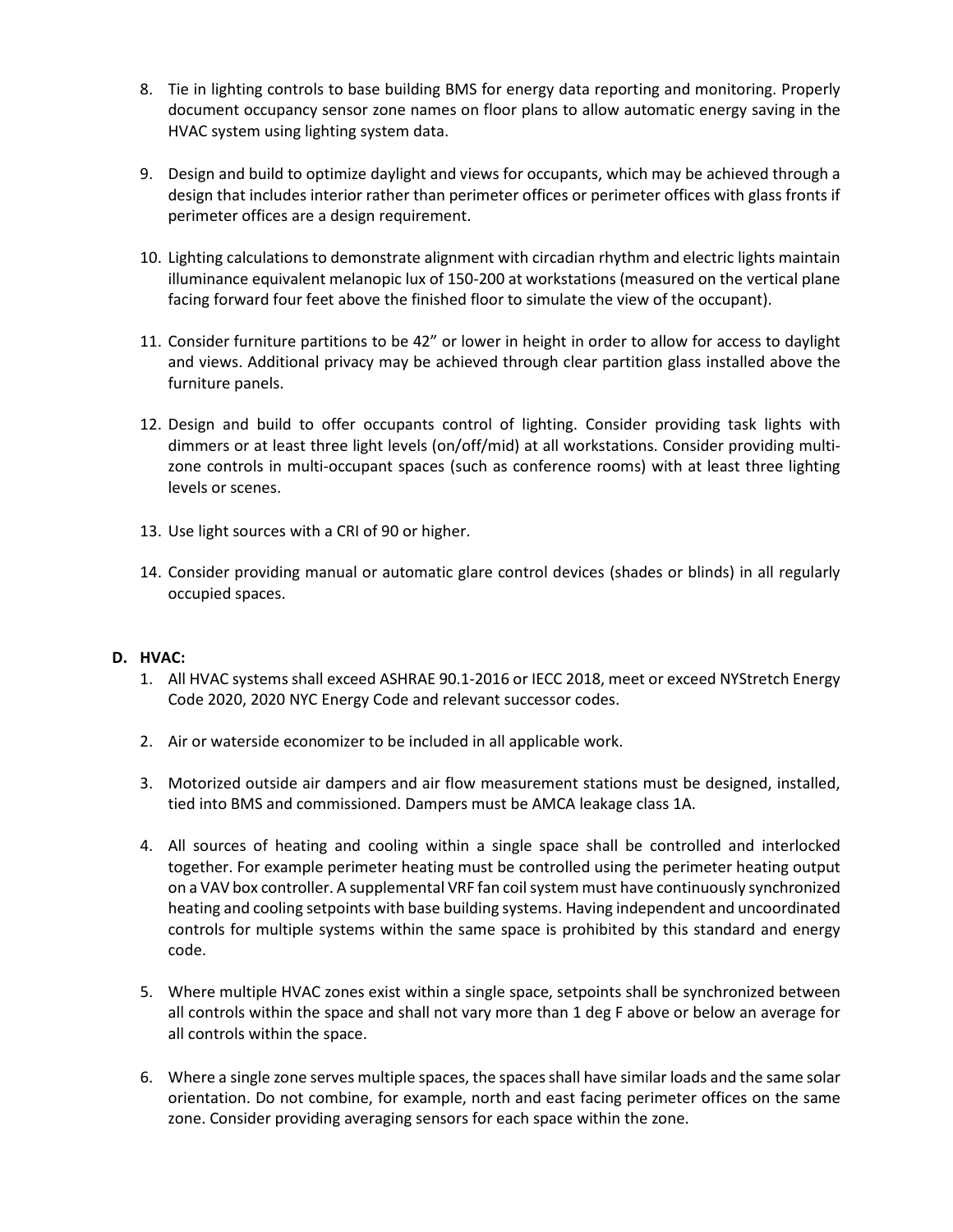- 7. Multiple-zone VAV systems shall have automatic controls configured to reduce outdoor air intake flow below design rates in response to changes in system ventilation efficiency (Ev).
- 8. Implement Demand Controlled Ventilation for the space through the use of CO2 sensors in densely occupied areas, throughout the space (CO2 monitors must be between 3 and 6 feet above the floor in open office areas) and in the return air stream to the Air Handling Unit serving the space and tie in to controls including an air-side economizer and automatic modulating control of the outdoor air damper. Provide ventilation calculations on drawings. Calculate VAV box minimum flow setpoints. Indicate design and DCV minimum ventilation rates for each space and system. Indicate Ez for each space.
- 9. Right size equipment based on efficient lighting and plug loads (As stated in the plug load section below target lighting and plug load of 2.0-2.5 Watts per square foot or less of demand load).
- 10. Static pressure sensors used to control VAV fans shall be located such that the controller set points is not greater than 0.4 inches w.c. (100 Pa). Not less than one sensor shall be located on each major branch to ensure that static pressure can be maintained in each branch.
- 11. Duct design shall be streamlined. Plenum connections should have a minimum 4" 45 degree bevel/chamfer and 6" when transitioning to duct velocities greater than 1200 FPM. Plenum velocities should not exceed 500 FPM. Bullheaded tees with boot taps on main branches shall not be used above 700 FPM. The index run should not pass through any boot taps above 800 FPM. Boot taps for branches shall not be used above 1100 FPM main velocity. Mitered elbows with turning vanes shall not be used above 1400 FPM. To avoid system effects mitered elbows with turning vanes or radiused elbows with splitter vanes shall be used when other fittings are within 5 diameters/characteristic dimensions downstream of an elbow. Higher duct velocities are possible without impacting static pressure by using duct splits and radiused elbows with splitter vanes instead of boot taps.
- 12. Specify CFC and HCFC-free and low GWP refrigerants.
- 13. Monitor delivery of outside air using direct airflow measurement to ensure indoor air quality and outdoor airflow compliance with requirements of NYC Mechanical Code, ASHRAE 62.1-2016 and ASHRAE 55 requirements to maintain required outside air flowrates under varying ventilation and cooling demands.
- 14. Install energy recovery devices on ventilation systems. Energy recovery systems shall be selected to meet minimum effectiveness requirements of energy code and so as to not impose a fan energy penalty under the fan system power limitations of ASHRAE 90.1-2016 as modified by the 2020 NYCECC or successor codes.
- 15. Install MERV 13 or better filters, or the highest MERV filters supported by the building's ventilation system.
- 16. Consider installing an air purification system (such as UV photocatalytic oxidation treatment) to reduce gas phase contaminants and biological contaminants in the air stream.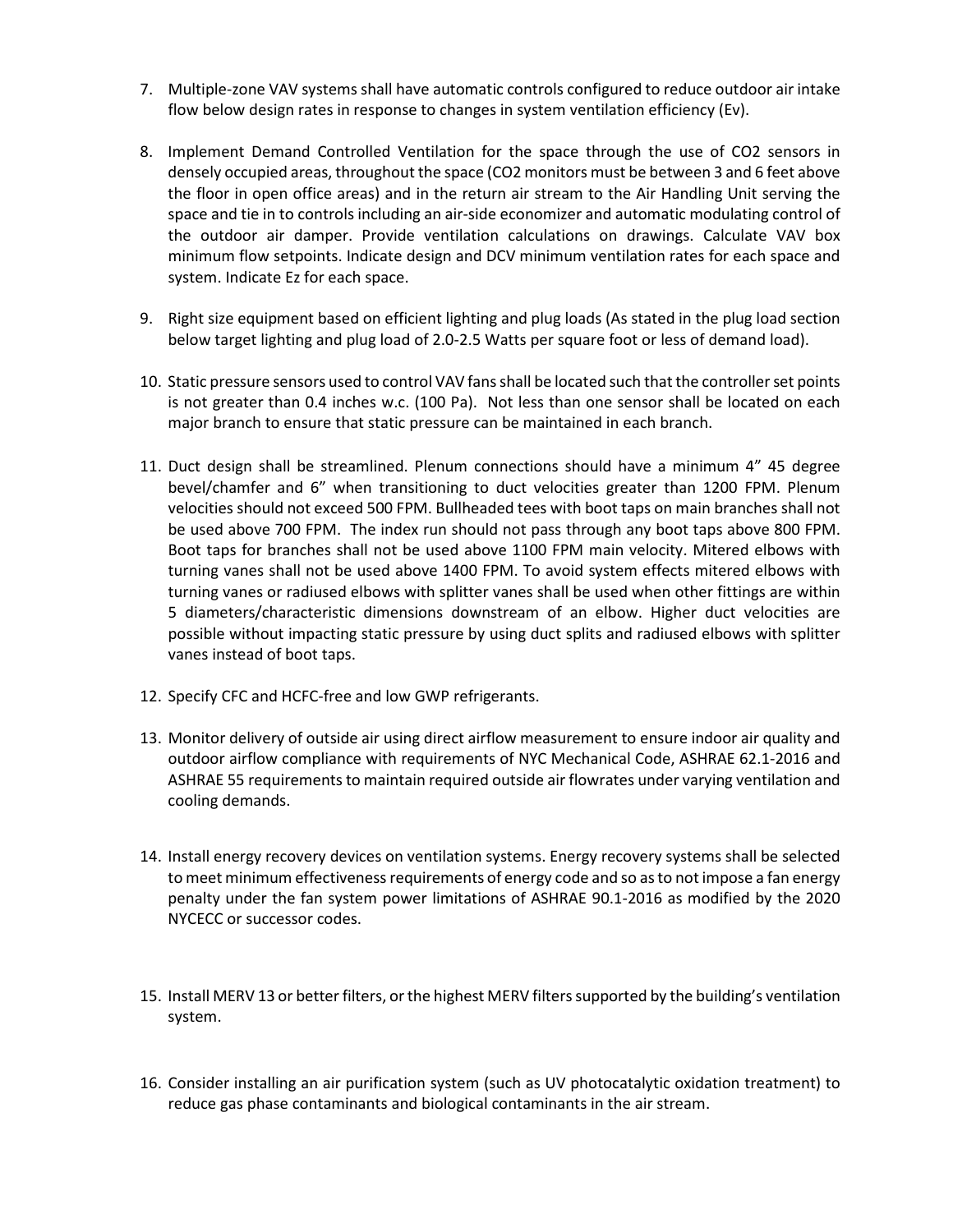- 17. Consider installing an IEQ monitoring system should be designed to measure and track the following parameters: CO2, PM2.5, TVOC, temperature, and relative humidity. The monitoring system should ensure no or negligible ozone production.
- 18. If air purification and IEQ monitoring systems are to be installed, consider pursing RESET Air Standard certification to demonstrate achievement of IEQ performance: <https://www.reset.build/standard/air>
- 19. Consider radiant cooling in lieu of traditional VAV systems.
- 20. Design and build to offer occupants control of temperature balanced with efficiency.
- 21. Provide thermostat controls for all multi-occupant spaces, such as conference rooms. Provide automatic ventilation and temperature setback based on positive and automatic detection of vacancy. This can be accomplished through a communication link to the lighting control system.
- 22. Ensure HVAC design specifications include operational set points and schedule to meet ASHRAE 55-2017 requirements. (Controls contractor to ensure set points are programmed; Commissioning Authority to verify.)
- 23. Provide CO2 monitors in all densely occupied spaces such as conference rooms and open workspaces.

#### **E. Plug Loads:**

- 1. ESRT's standard Load Letter formal shall be utilized and completed for ESRT review prior to CD phase.
- 2. Reduce plug loads by specifying equipment and appliances including, without limitation: computers, monitors, printers, refrigerators, dishwashers, water coolers, food service and pantry equipment, copiers, and A/V and IT equipment that meet or exceed Energy Star and California Energy Commission's 2019 appliance standards.
- 3. Implement automatically controlled plug load management strategies including occupancy sensors, outlet-based controls, circuited controls, and/or software programs for 50% of all 125 volt 15- and 20-amp receptacles in the space, other than critical server loads, which may be controlled through software-based technology. Controlled receptacles must be visually marked to differentiate from uncontrolled receptacles and uniformly distributed throughout the space.
- 4. Enable sleep/hibernate mode on all equipment. Computers are enabled for overnight software updates in this mode.
- 5. Target lighting and plug load of 2.0-2.5 Watts per square foot or less average demand during operating hours.

#### **F. Water Efficiency:**

1. Specify WaterSense fixtures for any fixture type that is eligible (water closets, urinals, and showerheads).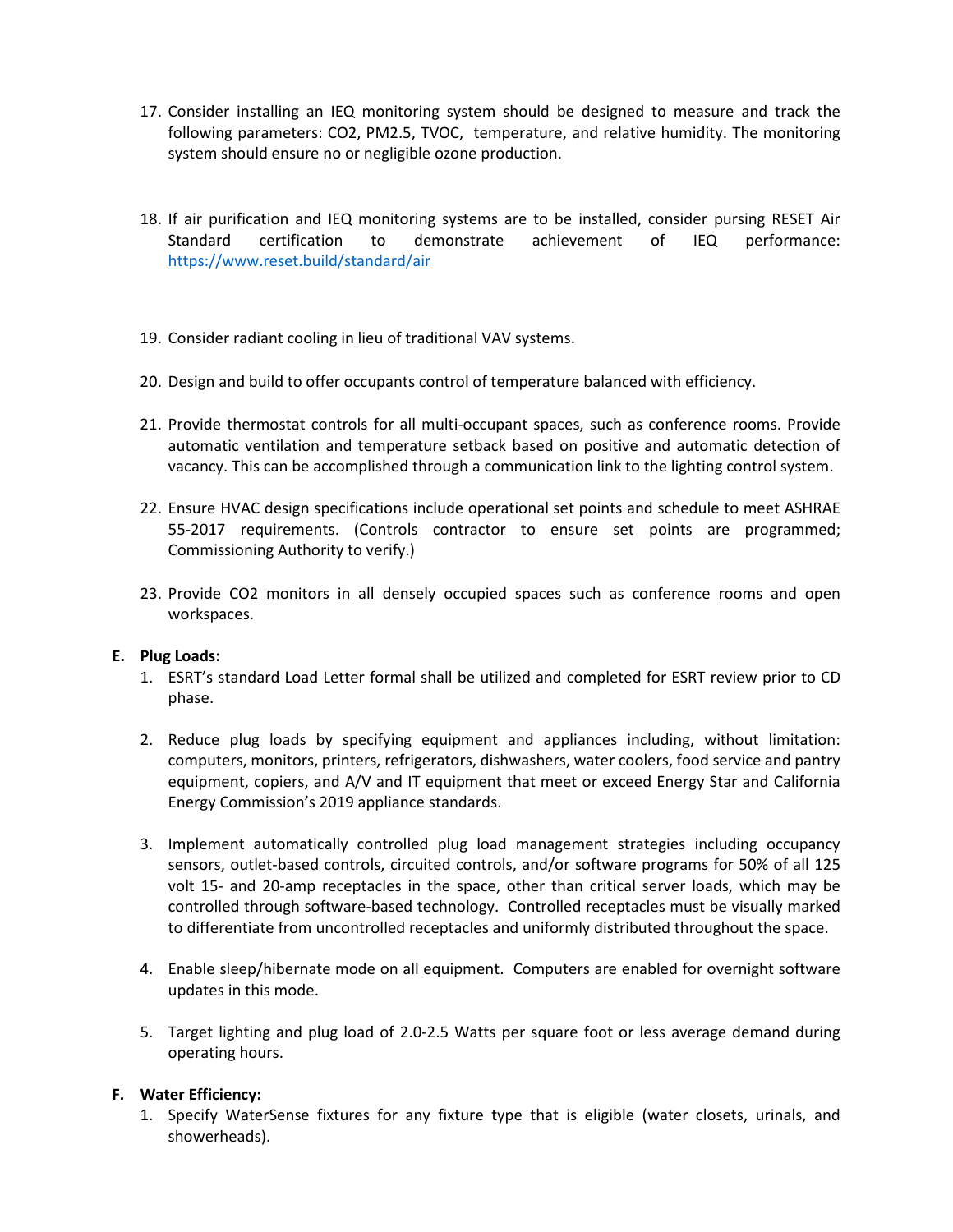- 2. Specify fixtures having the following maximum flush/flow rates:
	- a) Water closet flush volume 1.28 GPF
	- b) Urinal flush volume is 0.125 GPF
	- c) Pantry sink flow rate is 1.0 GPM and include specification for an aerator
	- d) Lavatory faucet flow rate is 0.35 GPM.
	- e) Shower flow rate is 1.5 GPM.
- 3. Install local instantaneous hot water heaters. Hot water storage tanks must be separately called out along with an explanation for their requirement versus instantaneous hot water heaters. Water heaters for lavatories shall be under counter instantaneous or within 20 feet of the lavatory wet wall. Comply with IECC 2018 C404.5.2 for dead length and pipe sizing.
- 4. All newly installed residential/commercial clothes washers, residential dishwashers, and ice machines must be ENERGY STAR labeled.

#### **G. Materials and Resources:**

- 1. Provide dedicated clearly labeled areas for the collection and storage of recyclable materials.
- 2. Recyclable materials must include mixed paper, corrugated cardboard, glass, plastics, and metals. Take appropriate measures for the safe collection, storage, and disposal of batteries, mercurycontaining lamps, and electronic waste. All eligible materials must be properly disposed of in receptacles labeled per NYC Department of Sanitation regulations. Post educational signs in common areas routinely visited to educate employees on requirements.
- 3. Specify recycled content materials whenever possible, which may include, without limitation, gypsum board, acoustical tiles, carpet and carpet backing.
- 4. Specify regionally produced and extracted materials (within a 500-mile radius) whenever possible.
- 5. Specify rapidly renewable resources whenever possible, such as bamboo, wool, linoleum and cork.
- 6. Specify and use wood products certified by the Forest Stewardship Council (FSC).
- 7. Specify products that have Environmental Product Declarations (EPD).
- 8. Specify products that have Health Product Declaratios (HPD), Cradle-to-Cradle certification, or Declare labels.
- 9. Specify and install low-emitting (low or no Volatile Organic Compounds) wet-applied products, including adhesives, sealants, paints, and coatings. Wet-applied products should be Greenguard Gold certified.
- 10. Specify and install low-emitting flooring systems. Flooring products should be certified by either CRI Green Label Plus (carpet) or FloorScore (resilient flooring).
- 11. Specify and install low-emitting ceiling systems. Ceiling systems should be Greenguard Gold certified.
- 12. Specify and install low-emitting systems furniture and seating.